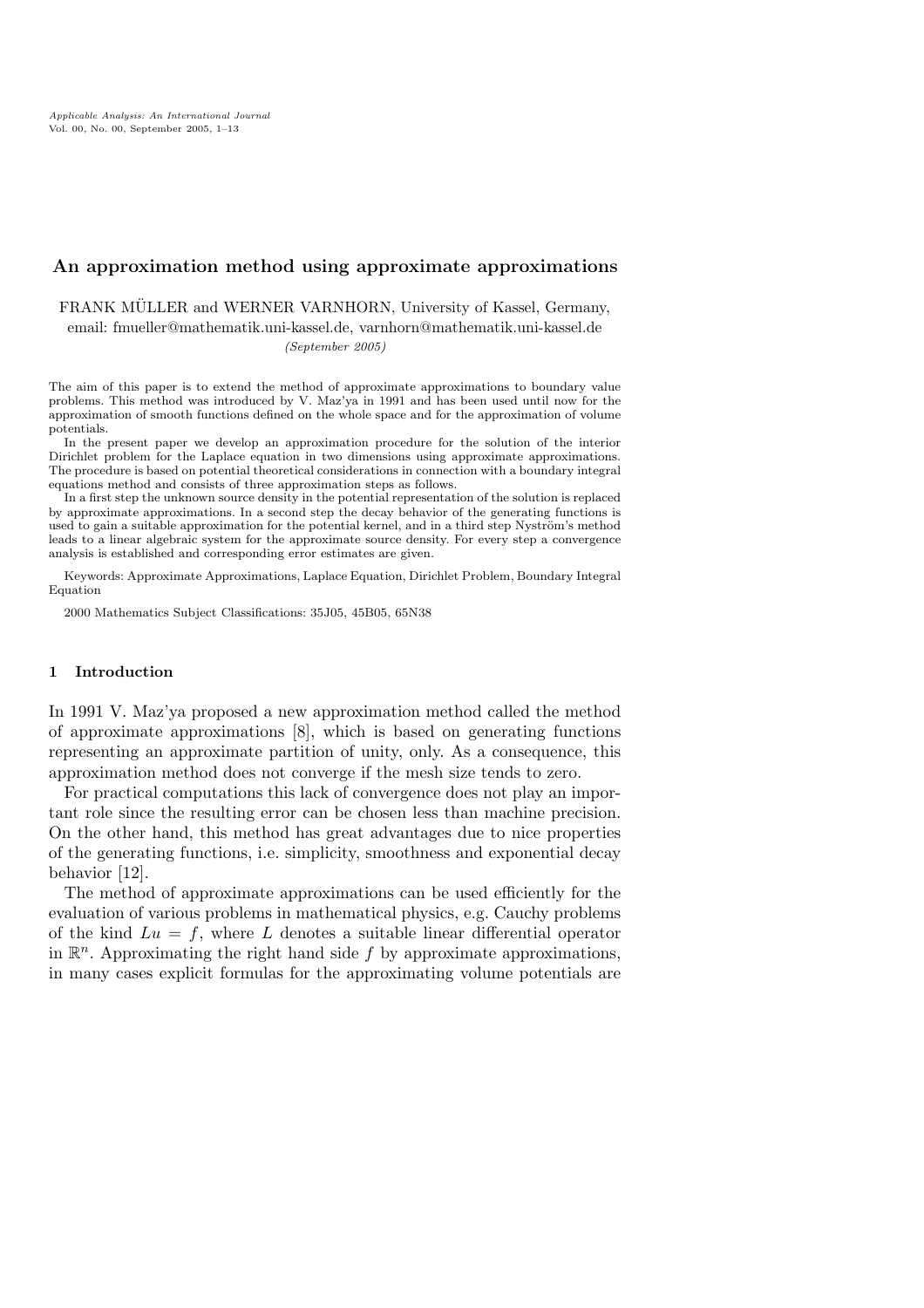obtained containing a one-dimensional integration, only.

For boundary value problems the method of approximate approximations has not been used until now, except for some heuristic considerations concerning the so-called boundary point method [9].

In the present paper we develop an approximation method for the solution of the interior Dirichlet problem of the Laplacian in two dimensions using approximate approximations. The procedure is based on potential theoretical considerations in connection with a boundary integral equations method and consists of three approximation steps as follows.

In a first step the unknown source density in the potential representation of the solution is replaced by approximate approximations. In a second step the decay behavior of the generating functions is used to gain a suitable approximation for the potential kernel, and in a third step Nyström's method leads to a linear algebraic system for the approximate source density. For every step a convergence analysis is established and corresponding error estimates are given.

The method, which is explicitly carried out here for the interior Dirichlet problem of the Laplacian in two dimensions, can also be used for many other boundary value problems in mathematical physics, whenever a suitable potential theory is available, as it is e.g. in the case of harmonic, elastic, or hydrodynamic boundary value problems in general space dimensions. In all these cases there exists also a representation of the solution in form of a boundary layer potential, where the unknown source density has to be determined as a solution of Fredholm boundary integral equations and can be approximated by the method developed here, too.

#### 2 The Dirichlet problem

Let  $G \subset \mathbb{R}^2$  be a bounded simply connected domain with boundary  $\Gamma$  of class  $C^2$ . Let furthermore  $b \in C(\Gamma)$  be a given boundary value. We consider the following Dirichlet problem: Find a function  $v \in C^2(G) \cap C(\overline{G})$  solving

$$
\Delta v = 0 \quad \text{in } G, \quad v = b \quad \text{on } \Gamma. \tag{1}
$$

Here  $\Delta$  denotes the Laplacian in  $\mathbb{R}^2$ . From potential theory it is well known [2, 4] that the Dirichlet problem has a unique solution  $v$ , and this solution can be represented in  $G$  by the so called double layer potential

$$
(D\varphi)(x) := -\frac{1}{2\pi} \int_{\Gamma} \frac{x-y}{|x-y|^2} \cdot n(y) \varphi(y) ds(y), \quad x \in G.
$$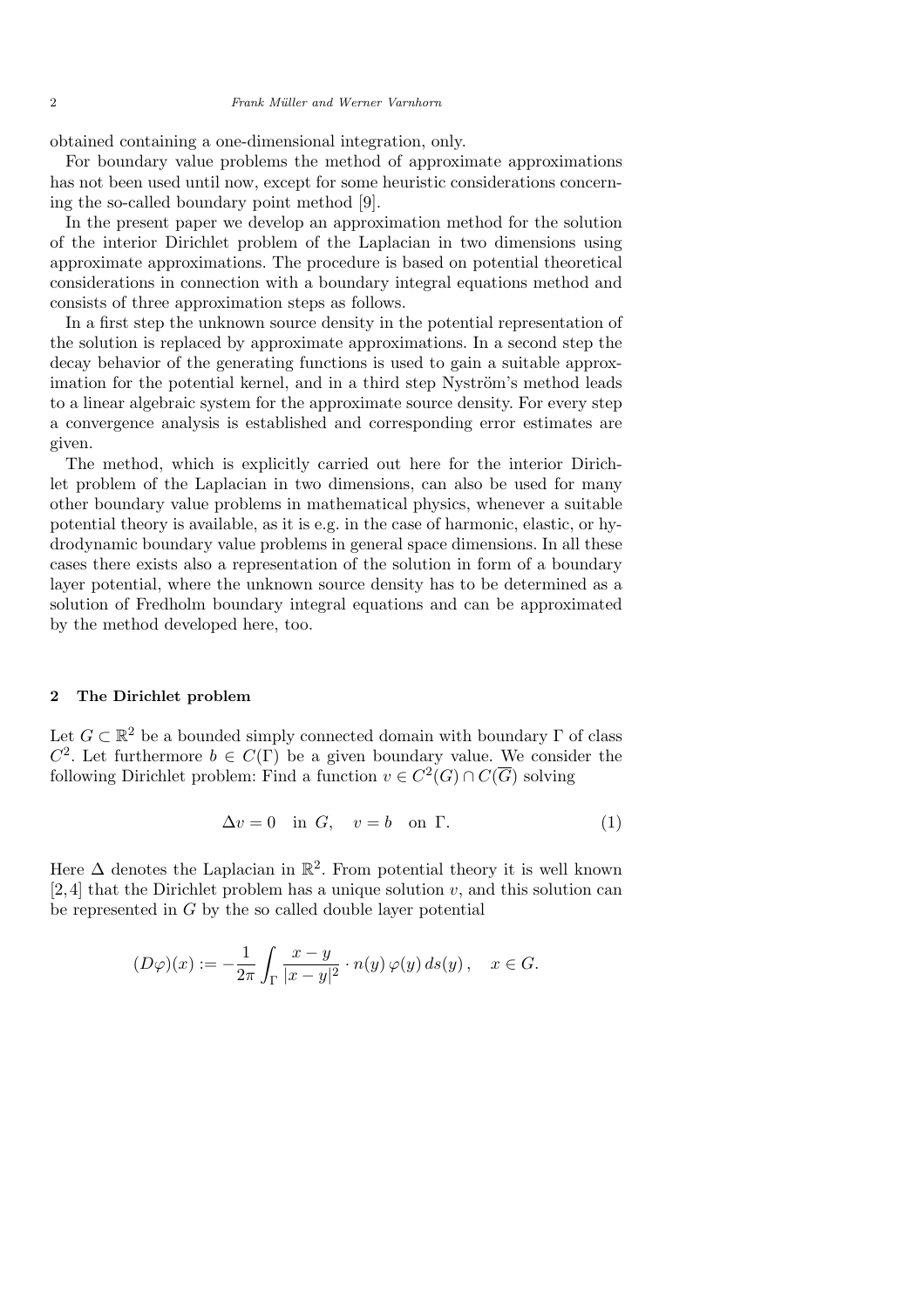The function  $\varphi : \Gamma \to \mathbb{R}$  is an unknown density and  $n(y)$  denotes the exterior unit normal vector in  $y \in \Gamma$ . It is known [2, 4] that under the regularity assumption  $\Gamma \in C^2$  the kernel of the double layer potential can be continuously extended on  $\Gamma \times \Gamma$ . So for every  $x \in \Gamma$  there exists the so-called direct value of the double layer potential

$$
(D\varphi)(x) := -\frac{1}{2\pi} \int_{\Gamma} \frac{x-y}{|x-y|^2} \cdot n(y) \varphi(y) ds(y), \quad x \in \Gamma,
$$

and defines a continuous function on Γ. Using the jump relations for the double layer potential [2,4,5] it follows that the unknown density  $\varphi$  exists as the unique solution to the Fredholm boundary integral equation of second kind

$$
\frac{1}{2}\psi(x) + (D\psi)(x) = b(x), \quad x \in \Gamma,
$$
\n(2)

where  $(D\psi)(x)$  denotes the direct value of the double layer potential.

Let  $\gamma : [-1, 1] \to \Gamma$  be a parametrisation of the boundary  $\Gamma$ . Then we obtain both in  $x \in G$  for the double layer potential and in  $x \in \Gamma$  for its direct value the representation

$$
(D\varphi)(x) = -\frac{1}{2\pi} \int_{-1}^{1} \frac{x - \gamma(t)}{|x - \gamma(t)|^2} \cdot n(\gamma(t)) |\gamma'(t)| \varphi(\gamma(t)) dt
$$

$$
= -\frac{1}{2\pi} \int_{-1}^{1} k(x, t) (\varphi \circ \gamma)(t) dt
$$

with

$$
k(x,t) := \frac{x - \gamma(t)}{|x - \gamma(t)|^2} \cdot n(\gamma(t)) |\gamma'(t)|.
$$

Now we consider the operator

$$
T: C([-1, 1]) \to C([-1, 1])
$$

defined by

$$
(T\eta)(s) := \frac{1}{\pi} \int_{-1}^{1} k(\gamma(s), t) \eta(t) dt
$$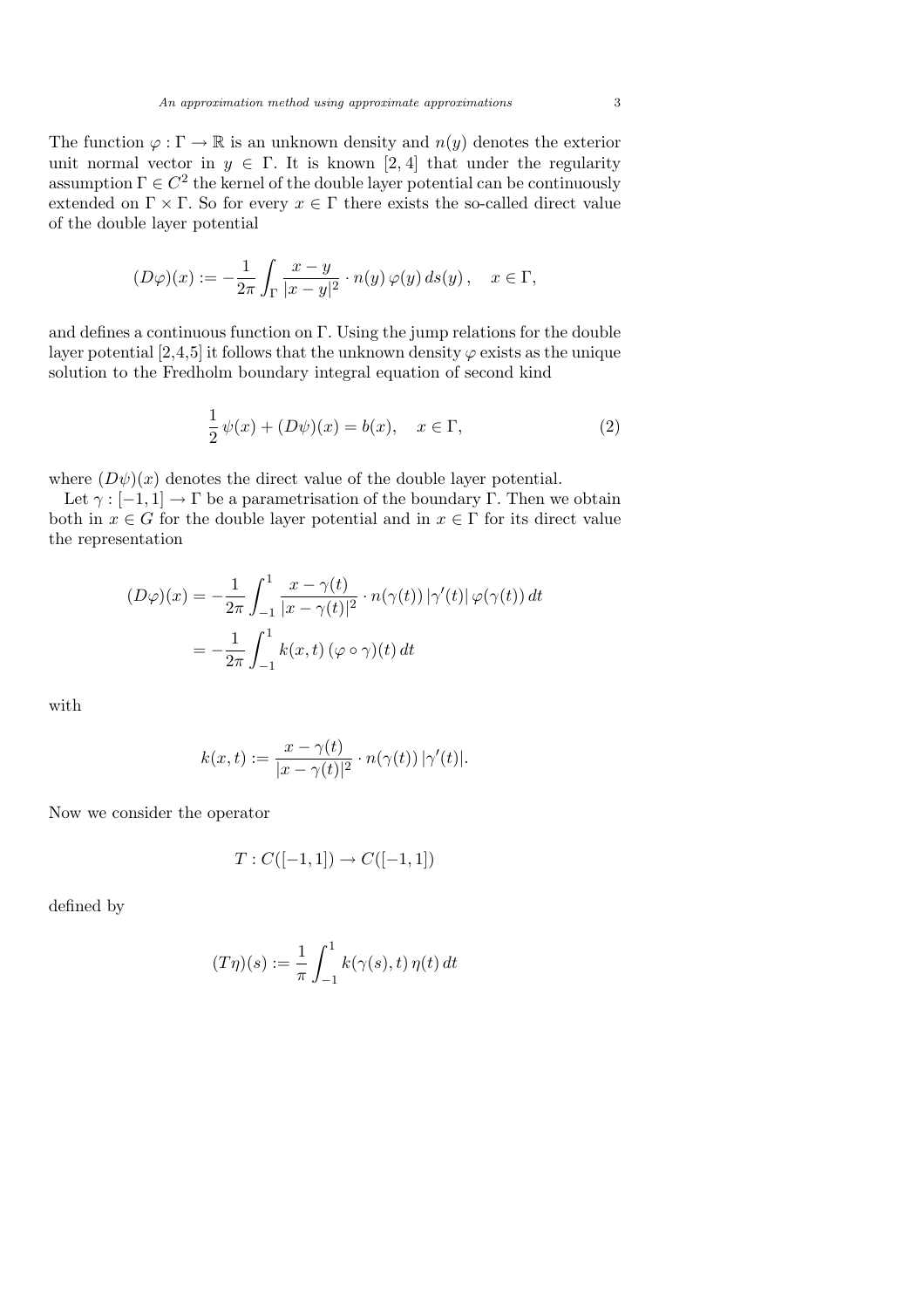and set

$$
B:=2b\circ\gamma.
$$

Since  $\varphi$  is the unique solution to the boundary integral equation (2), the function

$$
u:=\varphi\circ\gamma
$$

is the unique solution to the integral equation

$$
\eta - T\eta = B. \tag{3}
$$

# 3 The approximation procedure

As mentioned above, the unique solution  $v$  of the Dirichlet problem (1) in  $G$ can be represented by the double layer potential

$$
v(x) = -\frac{1}{2\pi} \int_{-1}^{1} k(x, t) u(t) dt, \quad x \in G.
$$
 (4)

In the following we will approximate  $v$  in  $G$  by an explicit analytic expression containing no integrals. This will be done in three steps. To do so let  $N \in \mathbb{N}$ ,  $d > 0, h := 1/N.$ 

#### 3.1 The first approximation step

In a first step we replace the unknown function  $u$  in the integral representation  $(4)$  of v by the approximate approximation

$$
u_{d,h} : [-1,1] \to \mathbb{R}, \quad u_{d,h}(t) = \frac{1}{\sqrt{\pi d}} \sum_{m=-N}^{N} u(mh) e^{-\frac{(t-mh)^2}{dh^2}},
$$

and define for  $x \in G$ 

$$
\Psi_{d,h}(x) := -\frac{1}{2\pi} \int_{-1}^{1} k(x,t) u_{d,h}(t) dt
$$
  
= 
$$
-\frac{1}{2\pi\sqrt{\pi d}} \sum_{m=-N}^{N} u(mh) \int_{-1}^{1} k(x,t) e^{-\frac{(t-mh)^2}{dh^2}} dt
$$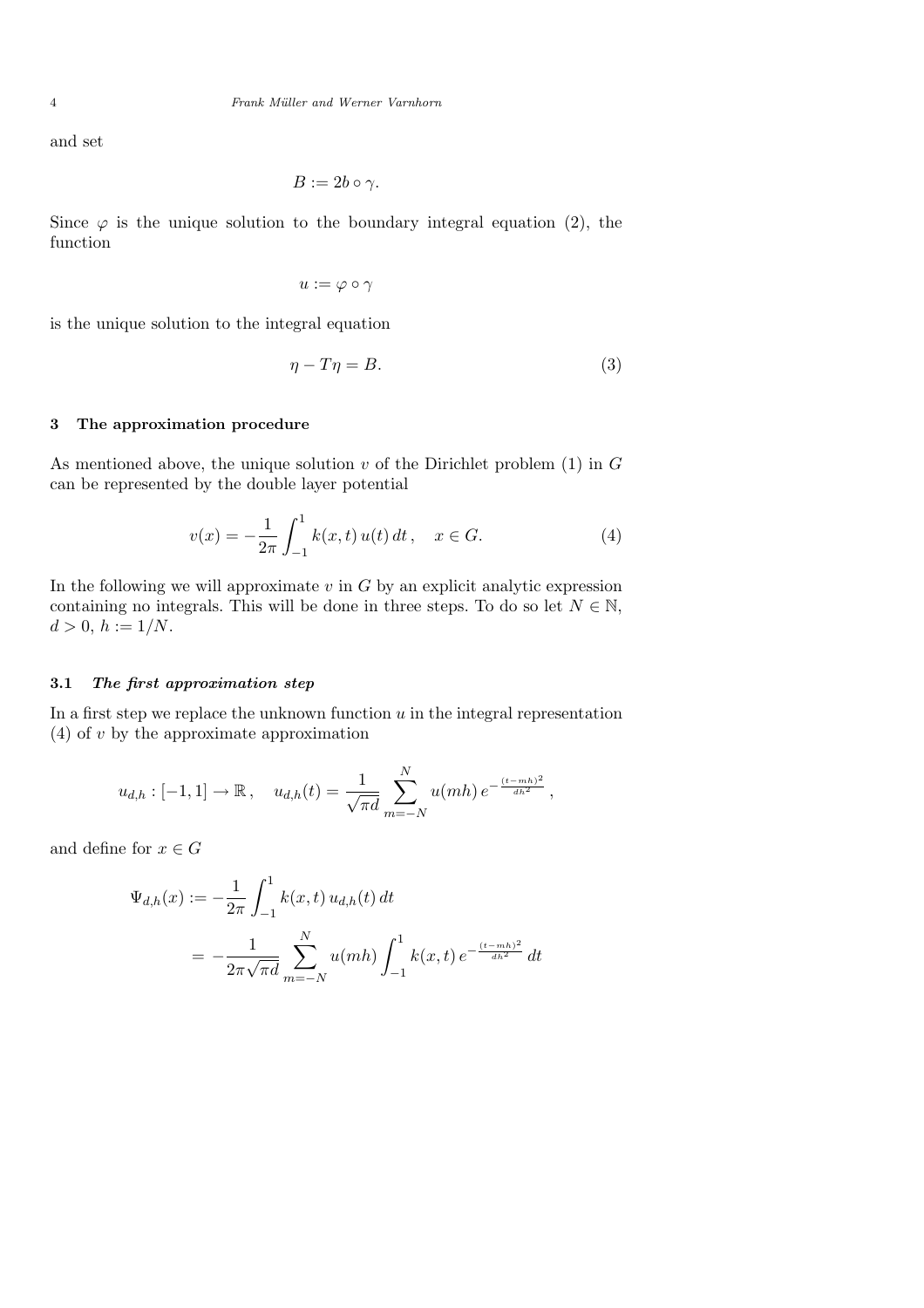as an approximation of  $v(x)$ .

### 3.2 The second approximation step

Since the function

$$
t \mapsto e^{-\frac{(t-mh)^2}{dh^2}}
$$

decreases rapidly outside of  $mh$ , if the term  $dh^2$  is sufficiently small, in a second step we replace the kernel  $k(x, t)$  by  $k(x, mh)$  and define for  $x \in G$ 

$$
\Phi_{d,h}(x) := -\frac{1}{2\pi\sqrt{\pi d}} \sum_{m=-N}^{N} u(mh) \int_{-1}^{1} k(x, mh) e^{-\frac{(t-mh)^2}{dh^2}} dt
$$

$$
= -\frac{1}{2\pi\sqrt{\pi d}} \sum_{m=-N}^{N} u(mh) k(x, mh) \int_{-1}^{1} e^{-\frac{(t-mh)^2}{dh^2}} dt
$$

as an approximation of  $\Psi_{d,h}(x)$ . Using

$$
\int_{-1}^{1} e^{-\frac{(t-mh)^2}{dh^2}} dt = \frac{\sqrt{d}}{N} \int_{\frac{m-N}{\sqrt{d}}}^{\frac{m+N}{\sqrt{d}}} e^{-t^2} dt = \frac{\sqrt{\pi d}}{2N} \operatorname{erf}\left(\frac{m-N}{\sqrt{d}}, \frac{m+N}{\sqrt{d}}\right)
$$

we get

$$
\Phi_{d,h}(x) = -\frac{1}{4\pi N} \sum_{m=-N}^{N} u(mh) k(x, mh) \operatorname{erf}\left(\frac{m-N}{\sqrt{d}}, \frac{m+N}{\sqrt{d}}\right),\,
$$

where for  $a, b \in \mathbb{R}$  with  $a \leq b$  the error function is defined by

$$
\operatorname{erf}(a,b) := \frac{2}{\sqrt{\pi}} \int_a^b e^{-t^2} dt.
$$

#### 3.3 The third approximation step

Since the density  $\varphi$  is still unknown we do not know the values  $u(mh)$  =  $\varphi(\gamma(mh))$ . Therefore in a third step we determine approximate values  $u_m$  of  $u(mh)$  by using Nyström's method [7]. Since  $u = \varphi \circ \gamma$  is the unique solution of the integral equation (3) we have

$$
u(s) - (Tu)(s) = B(s), \quad s \in [-1, 1].
$$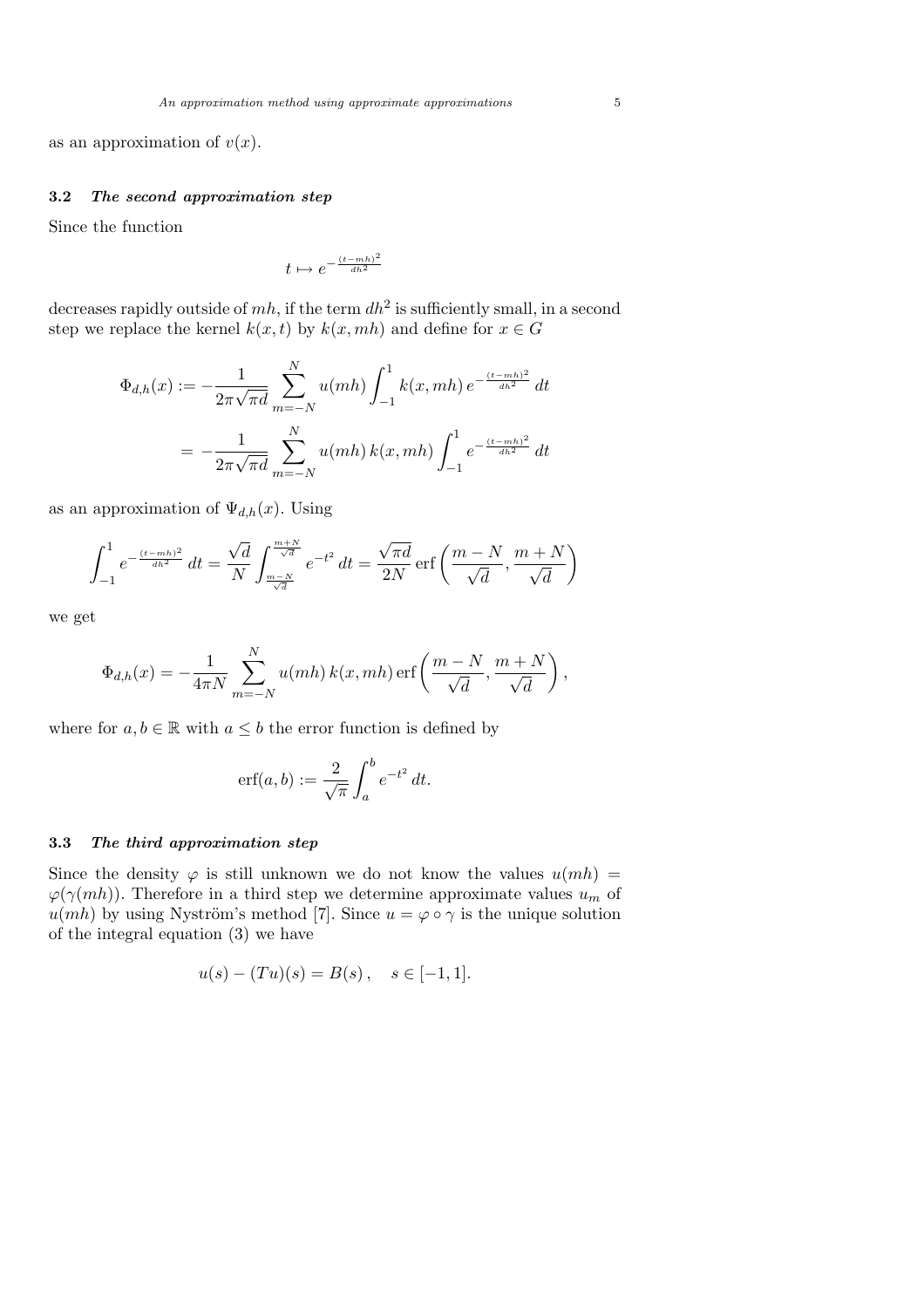Hence, in particular,

$$
u(jh) - (Tu)(jh) = B(jh), \quad j = -N, \ldots, N,
$$

which means

$$
u(jh) - \frac{1}{\pi} \int_{-1}^{1} k(\gamma(jh), t) u(t) dt = B(jh), \quad j = -N, \dots, N.
$$

Approximating the integral by the trapezoidal rule (Nyström's method) we get the linear system

$$
\sum_{m=-N}^{N} \left( \frac{\delta_{|m|N} - 2}{2\pi N} k(\gamma(jh), mh) + \delta_{jm} \right) u_m = B(jh), \quad j = -N, \dots, N \quad (5)
$$

to determine approximate values  $u_m$  of  $u(mh)$ . Here  $\delta_{jm}$  denotes the Kronecker symbol. Setting

$$
a_{jm} := \frac{\delta_{|m|N} - 2}{2\pi N} k(\gamma(jh), mh) + \delta_{jm}
$$

and

$$
A := (a_{jm}),
$$

the linear system can now be written as follows:

$$
A\begin{pmatrix} u_{-N} \\ \vdots \\ u_N \end{pmatrix} = \begin{pmatrix} B(-1) \\ \vdots \\ B(1) \end{pmatrix}.
$$

With help of its solution, for  $x \in G$  we define

$$
v_{d,h}(x) := -\frac{1}{4\pi N} \sum_{m=-N}^{N} u_m k(x, mh) \operatorname{erf}\left(\frac{m-N}{\sqrt{d}}, \frac{m+N}{\sqrt{d}}\right)
$$

as an approximation of  $\Phi_{d,h}(x)$  and hence as an approximation of  $v(x)$ .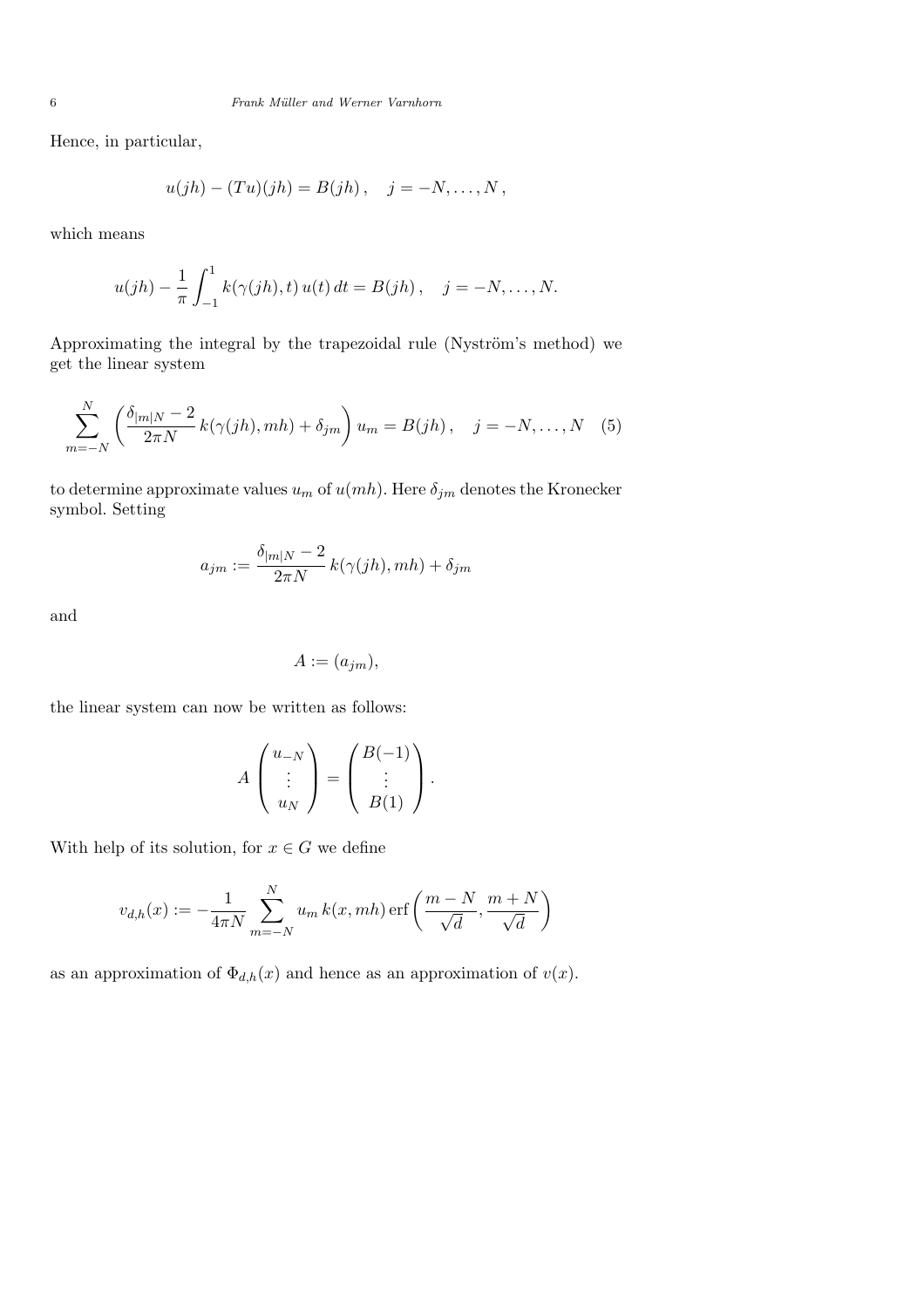# 4 Convergence analysis

To investigate the accuracy of the approximation, we define for  $x \in G$  the error

$$
F(d, h, x) := |v(x) - v_{d,h}(x)|
$$

and consider the decomposition

$$
F(d, h, x) = |v(x) - \Psi_{d,h}(x) + \Psi_{d,h}(x) - \Phi_{d,h}(x) + \Phi_{d,h}(x) - v_{d,h}(x)|
$$
  
\n
$$
\leq \underbrace{|v(x) - \Psi_{d,h}(x)|}_{=:F_1(d,h,x)} + \underbrace{|\Psi_{d,h}(x) - \Phi_{d,h}(x)|}_{=:F_2(d,h,x)} + \underbrace{|\Phi_{d,h}(x) - v_{d,h}(x)|}_{=:F_3(d,h,x)},
$$

where  $F_i(d, h, x)$  denotes the error in the *i*-th approximation step.

In the following we assume  $b \in C^2(\Gamma)$ . Then we find  $\varphi \in C^2(\Gamma)$  due to the regularizing properties of the double layer potential [4]. Since also Γ is of class  $C^2$  we obtain  $\gamma \in C^2([-1, 1], \mathbb{R}^2)$  and hence  $u \in C^2([-1, 1]).$ 

For the convergence analysis below we need an estimate for the kernel. Using the Cauchy-Schwarz inequality we get

$$
|k(x,t)| = \left|\frac{x-\gamma(t)}{|x-\gamma(t)|^2} \cdot n(\gamma(t))\left|\gamma'(t)\right|\right| \le \frac{|\gamma'(t)|}{|x-\gamma(t)|} \le \frac{\|\gamma'\|_{\infty}}{\text{dist}(x,\Gamma)},\tag{6}
$$

where  $\|\cdot\|_{\infty}$  denotes the supremum norm and

$$
\mathrm{dist}(x,\Gamma):=\inf_{y\in\Gamma}|x-y|
$$

the distance from  $x \in G$  to the boundary  $\Gamma$ .

To prove convergence we begin from the back.

# 4.1 Convergence in the third step

It is known that Nyström's method converges in this setting of at least second order  $[5, 7]$ . Hence for sufficently large N the linear system  $(5)$  has a unique solution and there is a constant  $C > 0$  with

$$
\max_{m \in \{-N, \dots, N\}} |u(mh) - u_m| \le C h^2. \tag{7}
$$

This lead to an estimate for the corresponding error in the third step.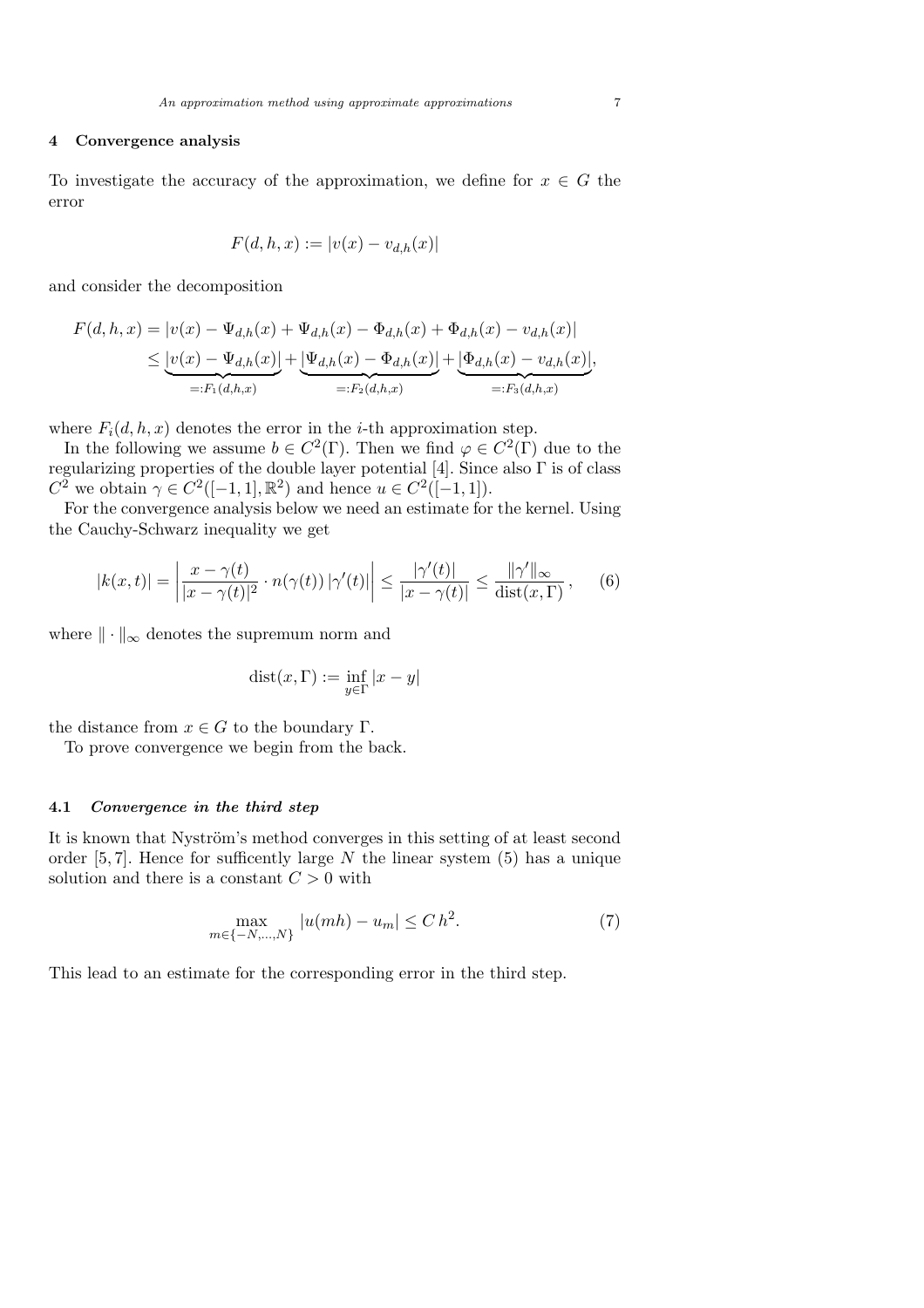LEMMA 4.1 For  $F_3(d, h, x)$  we have

$$
F_3(d, h, x) \le \frac{3C}{2\pi} \frac{\|\gamma'\|_{\infty}}{dist(x, \Gamma)} h^2
$$

with the constant  $C$  from  $(7)$ .

Proof Using the estimates (6), (7) and

$$
\left| \operatorname{erf}\left(\frac{m-N}{\sqrt{d}}, \frac{m+N}{\sqrt{d}}\right) \right| \le 2 \tag{8}
$$

we obtain

$$
F_3(d, h, x) \le \frac{1}{4\pi N} \sum_{m=-N}^{N} |u(mh) - u_m| |k(x, mh)| \operatorname{erf}\left(\frac{m-N}{\sqrt{d}}, \frac{m+N}{\sqrt{d}}\right)
$$
  

$$
\le \frac{1}{4\pi N} \sum_{m=-N}^{N} C h^2 \frac{\|\gamma'\|_{\infty}}{\operatorname{dist}(x, \Gamma)} 2
$$
  

$$
= \frac{C}{2\pi} \frac{\|\gamma'\|_{\infty}}{\operatorname{dist}(x, \Gamma)} h^3 (2N + 1).
$$

With  $2N + 1 \leq 3N$  the assertion is proved.

# 4.2 Convergence in the second step

For  $x \in G$  the function  $t \mapsto k(x, t)$  is continuously differentiable in [−1, 1]. So there exists

$$
L(x) := \max_{t \in [-1,1]} |\partial_t k(x,t)|, \qquad (9)
$$

wich is needed for the next estimate.

LEMMA 4.2 For  $F_2(d, h, x)$  we have

$$
F_2(d, h, x) \le \frac{3 ||u||_{\infty} L(x)}{2\pi^{3/2}} \sqrt{d} h.
$$

*Proof* Using a mean value theorem, for  $t, mh \in [-1,1]$  we find

$$
|k(x,t) - k(x,mh)| \le L(x) |t - mh|.
$$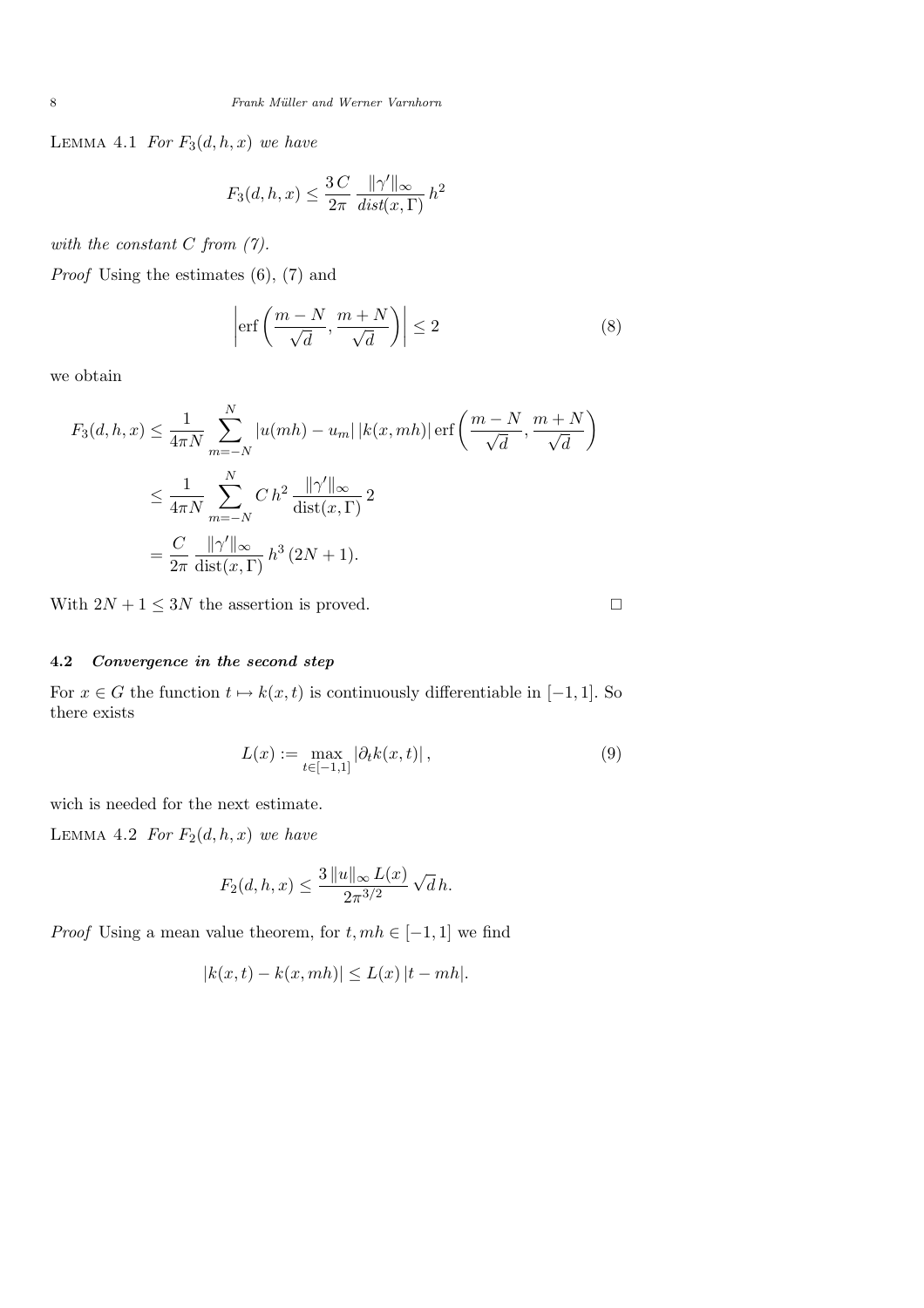Due to

$$
\int_{-1}^{1} |t - mh| e^{-\frac{(t - mh)^2}{dh^2}} dt = \frac{d}{N^2} \left( 1 - \frac{1}{2} e^{-\frac{1}{d}(m - N)^2} - \frac{1}{2} e^{-\frac{1}{d}(m + N)^2} \right)
$$
  

$$
\leq \frac{d}{N^2}
$$

this implies

$$
\int_{-1}^{1} |k(x,t) - k(x,mh)| e^{-\frac{(t-mh)^2}{dh^2}} dt \le L(x) \int_{-1}^{1} |t - mh| e^{-\frac{(t-mh)^2}{dh^2}} dt
$$
  

$$
\le \frac{dL(x)}{N^2},
$$

and hence

$$
F_2(d, h, x) \le \frac{\|u\|_{\infty}}{2\pi\sqrt{\pi d}} \sum_{m=-N}^{N} \int_{-1}^{1} |k(x, t) - k(x, mh)| e^{-\frac{(t - mh)^2}{dh^2}} dt
$$
  

$$
\le \frac{\|u\|_{\infty}}{2\pi\sqrt{\pi d}} \sum_{m=-N}^{N} \frac{dL(x)}{N^2}
$$
  

$$
= \frac{\|u\|_{\infty}}{2\pi\sqrt{\pi d}} \frac{dL(x) (2N + 1)}{N^2},
$$

which completes the proof.  $\hfill \square$ 

# 4.3 Convergence in the first step

For  $m \in \{-N, \ldots, N\}$  we consider the linear spline

$$
s_m : \mathbb{R} \to \mathbb{R}, \qquad s_m(t) := \begin{cases} 1 - N|t - mh|, t \in [mh - h, mh + h], \\ 0, & \text{elsewhere,} \end{cases}
$$

and define the spline interpolant

$$
u_h^{sp}: [-1,1] \to \mathbb{R}, \qquad u_h^{sp}(t) := \sum_{m=-N}^{N} u(mh) s_m(t).
$$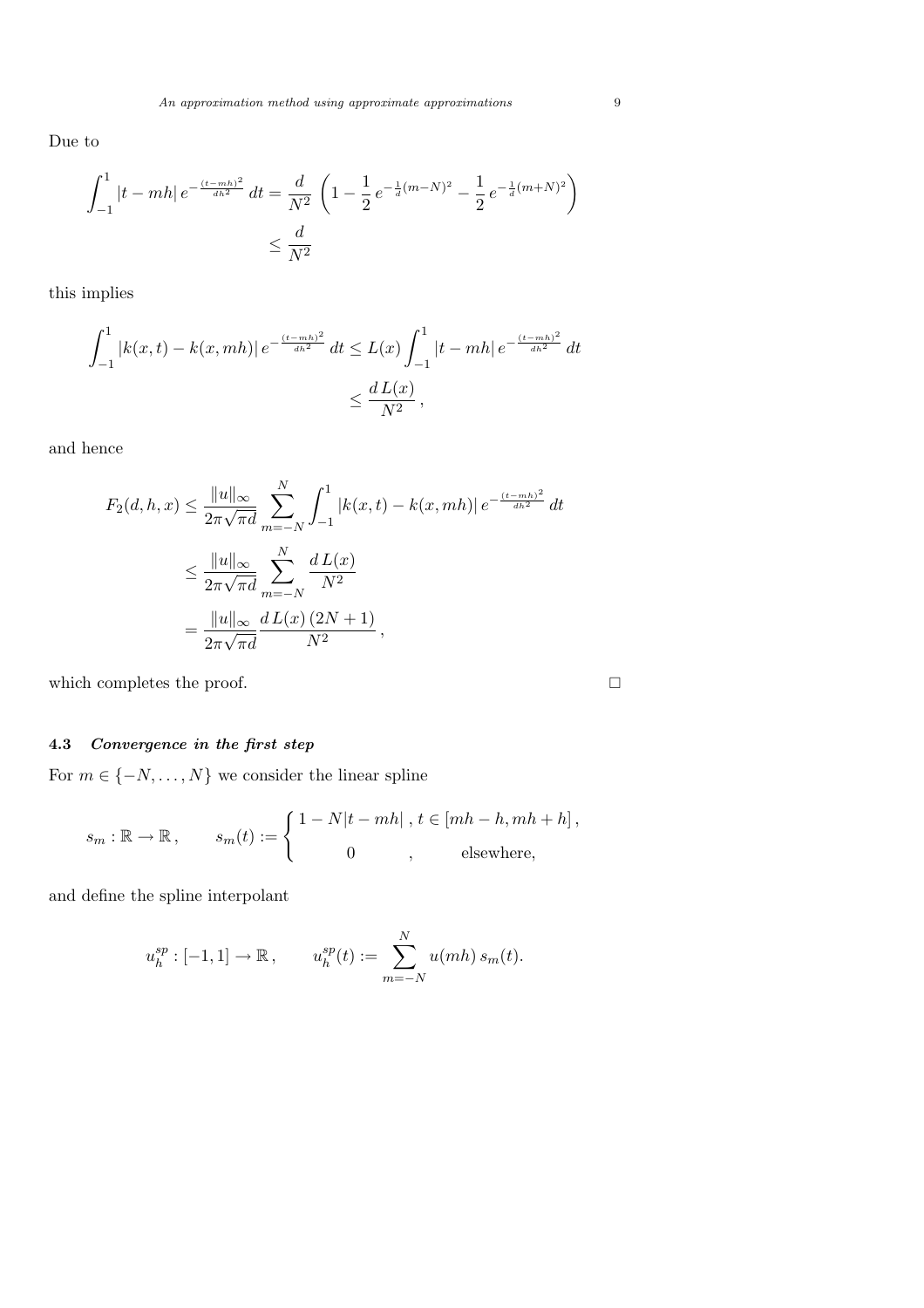Since  $u \in C^2([-1, 1])$ , it holds the estimate [7]

$$
||u - u_h^{sp}||_{\infty} \le \frac{1}{8} ||u''||_{\infty} h^2.
$$
 (10)

Using the linear spline interpolant instead of approximate approximations in the first and second approximation step, we obtain

$$
\Psi_h^{sp}(x) := -\frac{1}{2\pi} \int_{-1}^1 k(x, t) u_h^{sp}(t) dt
$$
  
= 
$$
-\frac{1}{2\pi} \sum_{m=-N}^N u(mh) \int_{-1}^1 k(x, t) s_m(t) dt
$$

and

$$
\Phi_h^{sp}(x) := -\frac{1}{2\pi} \sum_{m=-N}^N u(mh) k(x, mh) \int_{-1}^1 s_m(t) dt
$$
  
= 
$$
-\frac{1}{4\pi N} \sum_{m=-N}^N u(mh) k(x, mh) (2 - \delta_{|m|N}),
$$

respectively.

The next lemma shows a remarkable convergence result if the parameter  $d$ tends to zero.

LEMMA 4.3 For all  $x \in G$  we have

$$
\lim_{d \to 0} \Phi_{d,h}(x) = \Phi_h^{sp}(x).
$$

Proof Using

$$
\lim_{d \to 0} \text{erf}\left(\frac{m-N}{\sqrt{d}}, \frac{m+N}{\sqrt{d}}\right) = \lim_{d \to 0} \frac{2}{\sqrt{\pi}} \int_{\frac{m-N}{\sqrt{d}}}^{\frac{m+N}{\sqrt{d}}} e^{-t^2} dt
$$

and

$$
\frac{2}{\sqrt{\pi}} \int_0^\infty e^{-t^2} \, dt = 1
$$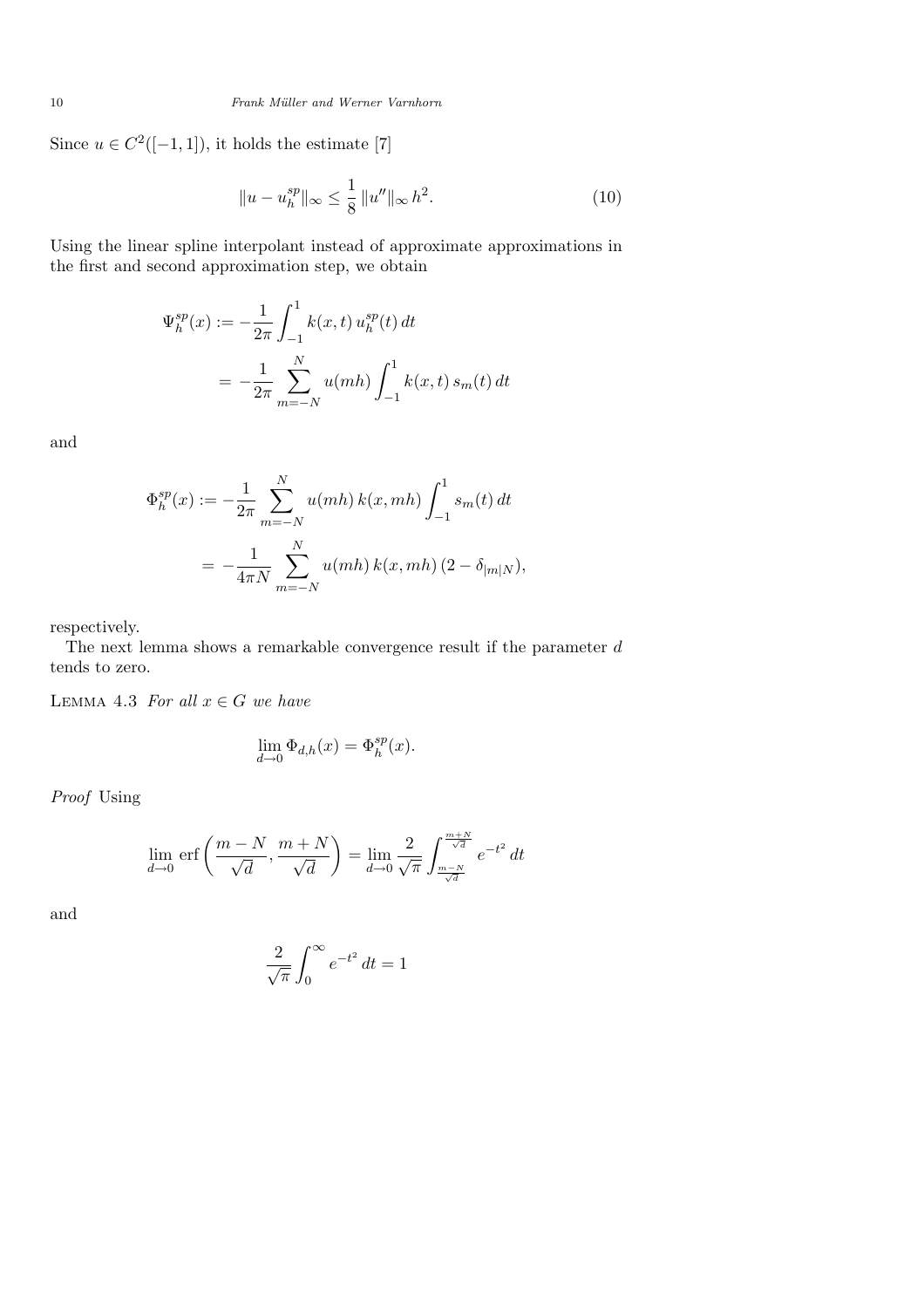we get

$$
\lim_{d \to 0} \text{ erf}\left(\frac{m-N}{\sqrt{d}}, \frac{m+N}{\sqrt{d}}\right) = \begin{cases} 1, m = -N, \\ 2, |m| \neq N, \\ 1, m = N, \end{cases}
$$

hence

$$
\lim_{d \to 0} \,\mathrm{erf}\left(\frac{m-N}{\sqrt{d}}, \frac{m+N}{\sqrt{d}}\right) = 2 - \delta_{|m|N}.
$$

This implies

$$
\lim_{d \to 0} \Phi_{d,h}(x) = \lim_{d \to 0} \left( -\frac{1}{4\pi N} \sum_{m=-N}^{N} u(mh) k(x, mh) \operatorname{erf}\left(\frac{m-N}{\sqrt{d}}, \frac{m+N}{\sqrt{d}}\right) \right)
$$
  
\n
$$
= -\frac{1}{4\pi N} \sum_{m=-N}^{N} u(mh) k(x, mh) \lim_{d \to 0} \operatorname{erf}\left(\frac{m-N}{\sqrt{d}}, \frac{m+N}{\sqrt{d}}\right)
$$
  
\n
$$
= -\frac{1}{4\pi N} \sum_{m=-N}^{N} u(mh) k(x, mh) (2 - \delta_{|m|N})
$$
  
\n
$$
= \Phi_h^{sp}(x),
$$

as asserted.  $\hfill \square$ 

With help of the above convergence result, the remaining error in the first approximation step can be controlled, too.

LEMMA 4.4 Let  $x \in G$ . For every  $\varepsilon > 0$  there exists some  $d_0 > 0$  such that for all  $d \leq d_0$  we have

$$
F_1(d, h, x) \le \varepsilon + \frac{\|u\|_{\infty} L(x)}{2\pi} h + \frac{3\|u\|_{\infty} L(x)}{2\pi^{3/2}} \sqrt{d} h + \frac{\|\gamma'\|_{\infty} \|u''\|_{\infty}}{8\pi \operatorname{dist}(x, \Gamma)} h^2.
$$

*Proof* Choose  $\varepsilon > 0$ . Due to Lemma 4.3 there exists some  $d_0 > 0$  such that for all  $d \leq d_0$  the estimate

$$
|\Phi_h^{sp}(x)-\Phi_{d,h}(x)|\leq \varepsilon
$$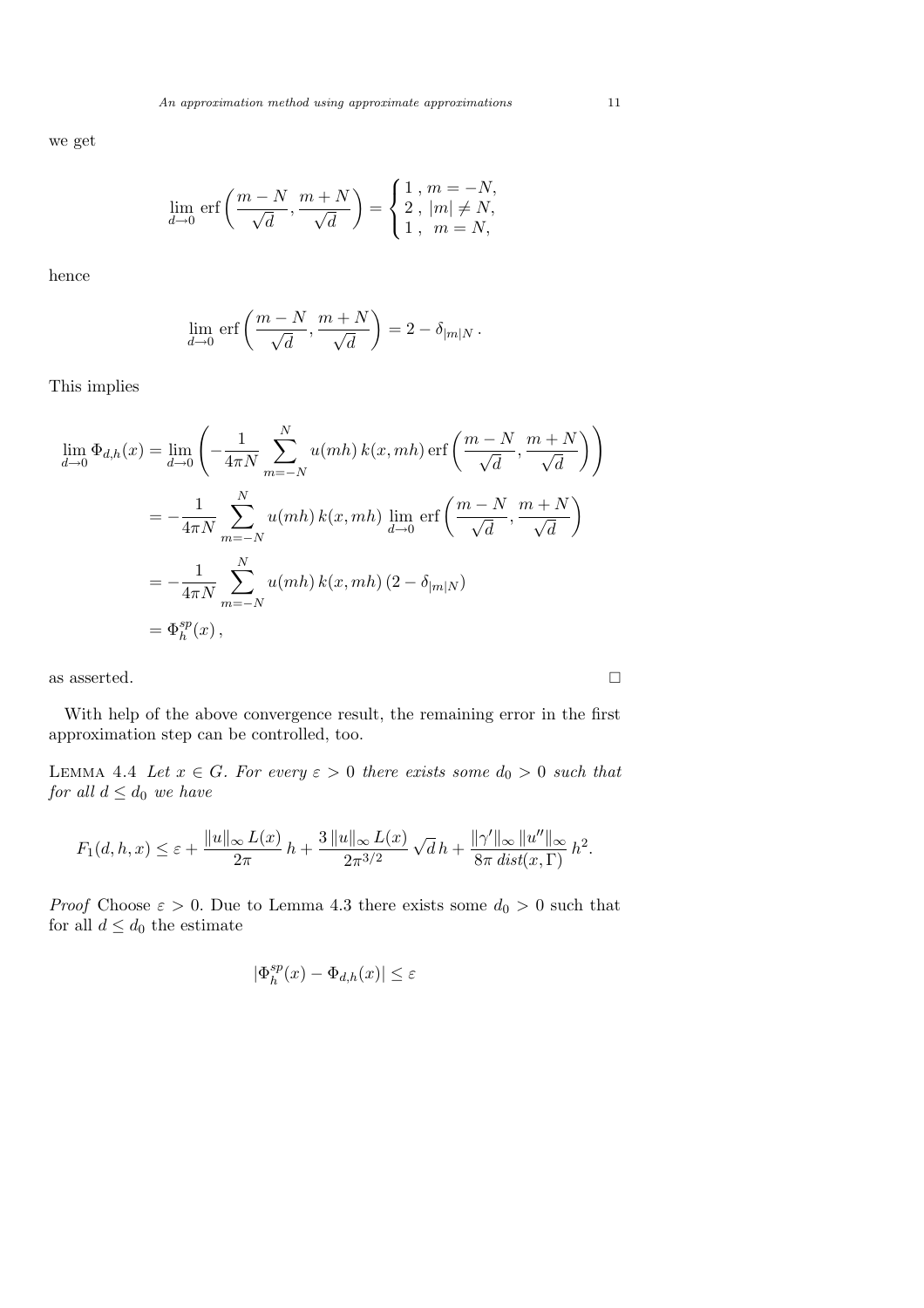12 Frank Müller and Werner Varnhorn

holds. Using the inequatities (6) and (10) we get

$$
|v(x) - \Psi_h^{sp}(x)| = \frac{1}{2\pi} \left| \int_{-1}^1 k(x, t)(u(t) - u_h^{sp}(t)) dt \right|
$$
  

$$
\leq \frac{1}{2\pi} \int_{-1}^1 |k(x, t)| |u(t) - u_h^{sp}(t)| dt.
$$
  

$$
\leq \frac{\|\gamma'\|_{\infty} \|u''\|_{\infty}}{8\pi \operatorname{dist}(x, \Gamma)} h^2.
$$

Futhermore we find

$$
|\Psi_h^{sp}(x) - \Phi_h^{sp}(x)| \le \frac{1}{2\pi} \sum_{m=-N}^N |u(mh)| \int_{-1}^1 |k(x,t) - k(x,mh)| s_m(t) dt
$$
  

$$
\le \frac{||u||_{\infty} L(x)}{2\pi} \sum_{m=-N}^N \int_{-1}^1 |t - mh| s_m(t) dt
$$
  

$$
\le \frac{||u||_{\infty} L(x)}{2\pi} \sum_{m=-N}^N \frac{h^2}{3}.
$$
  

$$
\le \frac{||u||_{\infty} L(x)}{2\pi} h,
$$

where  $L(x)$  ist the constant defined in (9). Using the decomposition

$$
F_1(d, h, x) \le |v(x) - \Psi_h^{sp}(x)| + |\Psi_h^{sp}(x) - \Phi_h^{sp}(x)|
$$
  
+  $|\Phi_h^{sp}(x) - \Phi_{d,h}(x)| + |\Phi_{d,h}(x) - \Psi_{d,h}(x)|$ 

and Lemma 4.2, we obtain the assertion.

$$
\Box
$$

Now collecting Lemmata 4.1, 4.2, and 4.4, the following main estimate is proved:

THEOREM 4.5 Let  $x \in G$ . For every  $\varepsilon > 0$  there exists some  $d_0 > 0$  such that for all  $d \leq d_0$  we have

$$
F(x, d, h) \le \varepsilon + \frac{\|u\|_{\infty} L(x)}{2\pi} h + \frac{3 \|u\|_{\infty} L(x)}{\pi^{3/2}} \sqrt{d} h
$$

$$
+ \frac{3 C \|\gamma'\|_{\infty}}{2\pi \operatorname{dist}(x, \Gamma)} \left(1 + \frac{\|u''\|_{\infty}}{4}\right) h^2,
$$